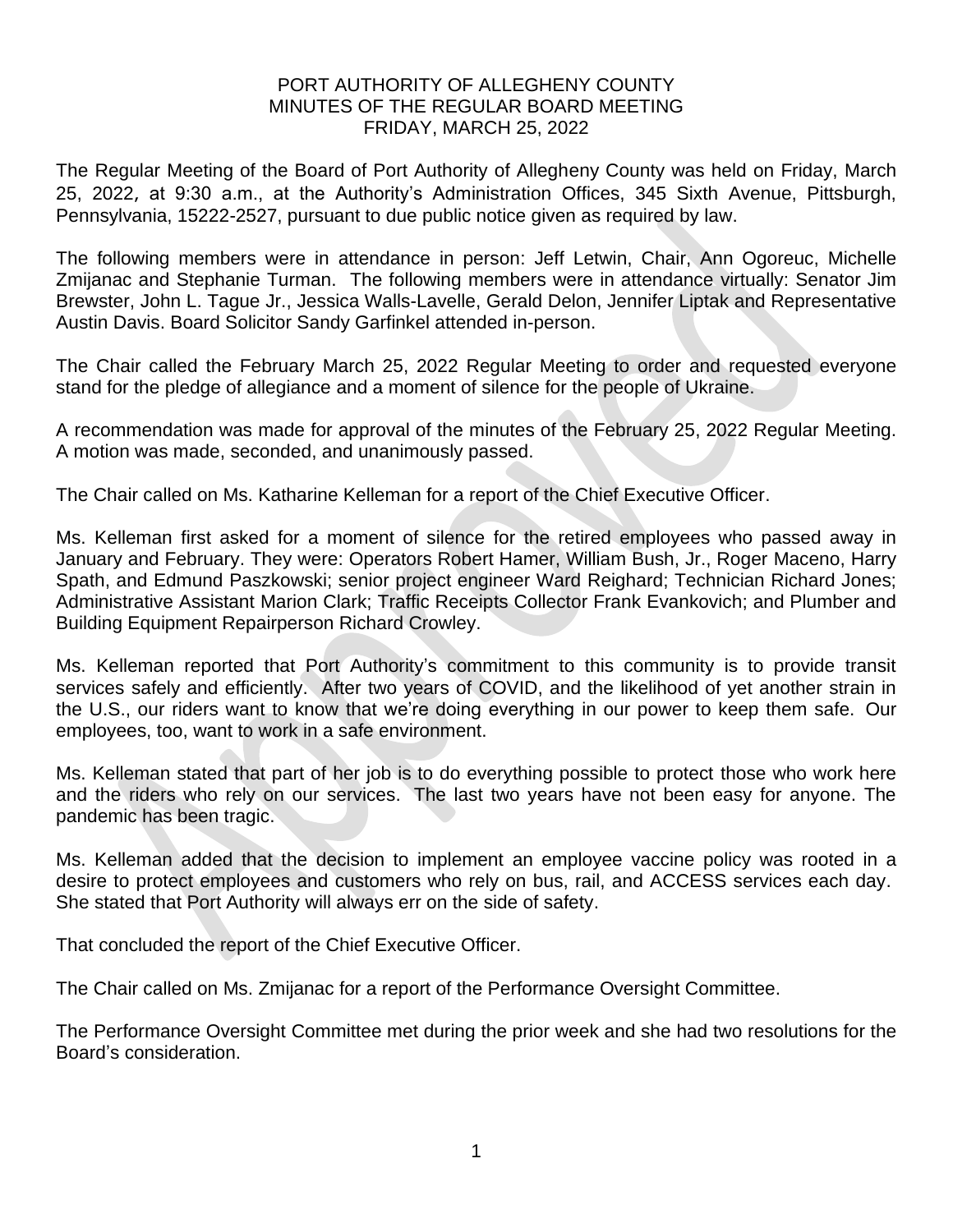The Committee reviewed six procurement items and determined the bids to be in accordance with the Authority's procurement policies and procedures, the prices fair and reasonable, the bidders to be responsible and the bids responsive.

The Performance Oversight Committee recommended the award of bids listed in the resolution for the total amount of approximately \$7.6 million.

On behalf of the Performance Oversight Committee, Ms. Zmijanac respectfully requested approval of the resolution. It was moved, seconded, and unanimously agreed that the resolution be approved as presented.

The next resolution presented was seeking authorization to award a construction contract for the South Busway Rehabilitation project.

It was reported at the Performance Oversight Committee meeting that to perform the work for the contract, bid documents were prepared and publicly advertised and three bids were received. After review of the bids, it has been determined that the bid of Lindy Paving, Inc., is the lowest responsive bidder meeting the Authority's requirements for the contract.

The Performance Oversight Committee recommended awarding the contract to Lindy Paving, Inc, in the amount of \$6,693,326.40, subject to completing all pre-award requirements.

On behalf of the Performance Oversight Committee, Ms. Zmijanac respectfully requested approval of the resolution. It was moved, seconded, and unanimously agreed that the resolution be approved as presented.

Finally, the Ms. Zmijanac advised that the Committee was provided with a report concerning the FY 2021 Modified Physical Inventory.

That concluded the report of the Performance Oversight Committee.

The Chair called on Mr. Tague for a report of the Planning and Stakeholder Relations Committee.

Mr. Tague reported that the Planning and Stakeholder Relations Committee met last week and he had three items for the Board.

At the Committee meeting staff provided an overview of the April 2020 service changes. It was reported that there are six bus routes that will have service changes on weekdays only and three bus routes that will have changes on weekdays and weekends.

Mr. Tague noted that there are seven bus routes where the routing has been adjusted, each for different reasons. One being that the McKeesport Transportation Center has reopened and another was due to ridership. Also, there are 12 bus routes that will have adjusted schedules to help improve reliability.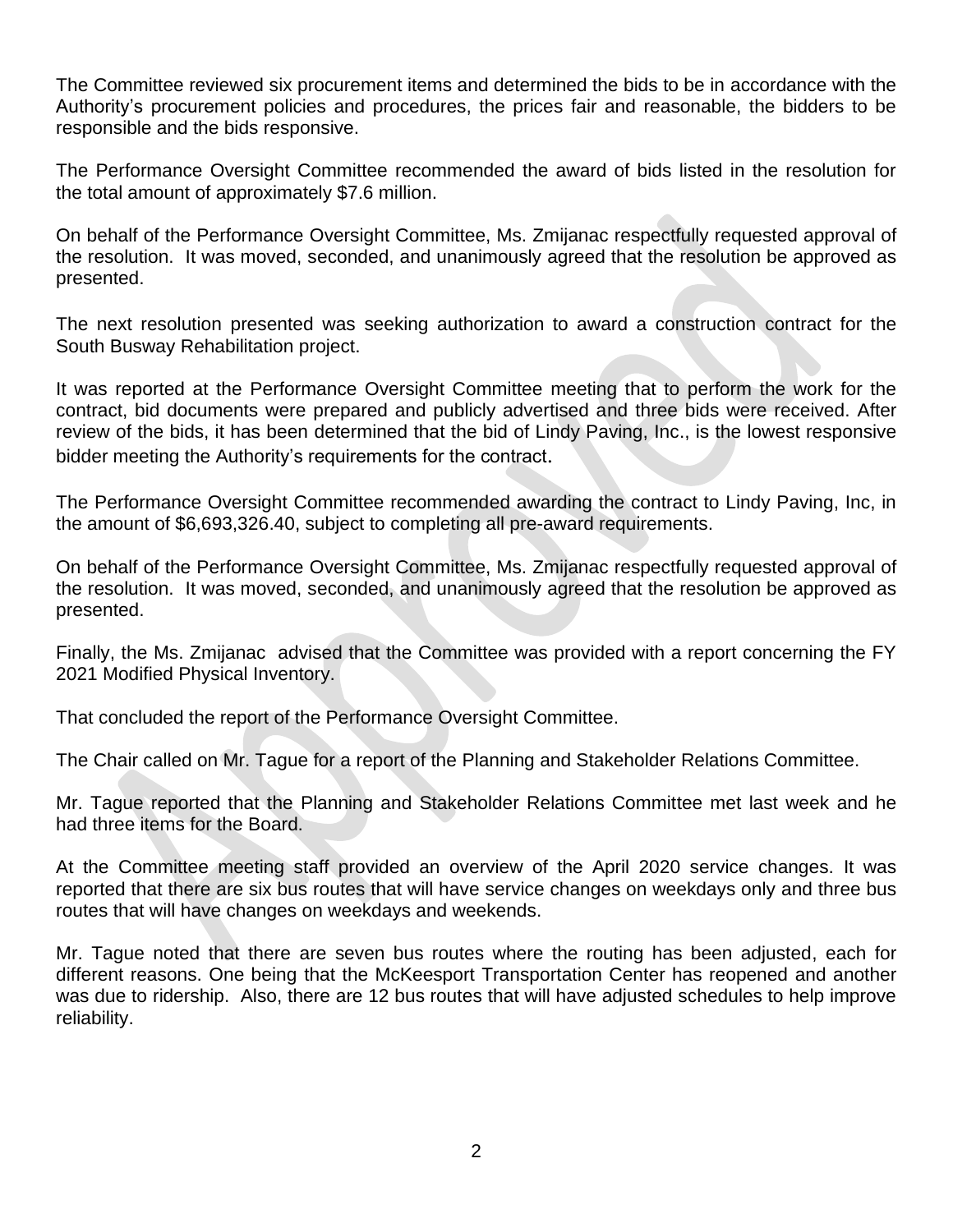Next Mr. Tague gave a report concerning the Allegheny County Transit Council and Committee for Accessible Transportation. He reported that ACTC held a hybrid meeting in March. They received updates on the April service changes and a liaison report. Ralph Williams, President of ACTC, provided the President's report and distributed ACTC shirts to members. An April meeting has been scheduled.

The CAT Committee did not meet this month. Their next quarterly meeting is scheduled for May 5 from 5:30 to 7:30 p.m. As of right now, that meeting is expected to be virtual.

That concluded the report of the Planning and Stakeholder Relations Committee.

The Chair called on Ms. Ogoreuc for a report of the Finance Committee.

Ms. Ogoreuc reported that the Finance Committee met during the prior week and she had one resolution for the Board's consideration.

This resolution authorizes the Authority to enter into a four-year U-Pass agreement with Carlow University and any other eligible university in 2022. An eligible university is defined as a university or college that is nationally or regionally accredited by a United States Department of Educationrecognized accrediting agency with its main physical campus located in Allegheny County and a student body of at least 2,000 students. This agreement would enable the Authority to charge the respective university 60 percent per tap during the pilot period and 63 percent per tap at the start of year one of the agreement, or Fall 2022, increasing three percent each year for the remainder of the agreement. In this agreement, the university agrees to use Ready2Ride, Port Authority's mobile ticketing services as the fare medium.

On behalf of the Finance Committee, Ms. Ogoreuc respectfully requested approval of the resolution. It was moved, seconded, and unanimously agreed that the resolution be approved as presented.

Also at the meeting, the February 2022 financial results were reported.

It was reported that Total Operating Income for the month of February was \$4.3 million and was under budget by \$3.9 million. Total Operating Income for FY 2022 is \$30.35 million under budget for the fiscal year due to lower Passenger Revenue and ACCESS Shared Ride Revenue.

Ms. Ogoreuc noted that Federal ARPA funding will be utilized to make up for this revenue shortfall.

It was also reported that Total Operating Expenses in February were \$4.2 million below budget due to lower Materials & Supplies, Purchased Services and Employee Benefits.

Total Operating Expenses year-to-date continues to trend below budget by \$33.9 million.

Total Subsidy for FY 2022 is \$4.2 million below budget due to lower State Operating Assistance and Vehicle Overhaul Subsidy.

Federal Stimulus invoicing for FY 2022 is at \$28.2 million. This is in addition to the \$105.4 million invoiced for FY 2020 and FY 2021.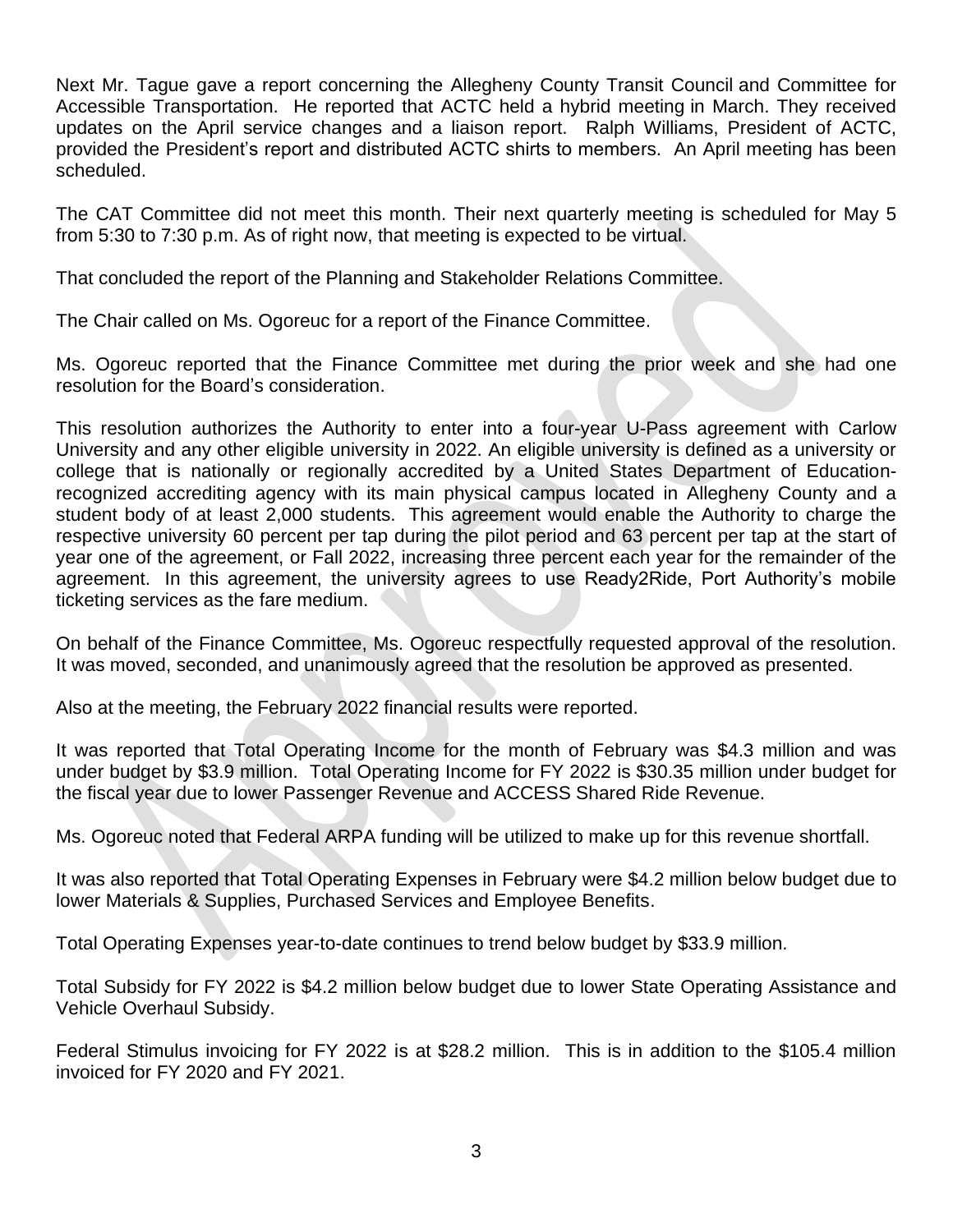Finally, Ms. Ogoreuc reported that the Authority ended the month of February with approximately \$169 million in cash reserves.

That concluded the report of the Finance Committee.

The Chair called on Ms. Liptak for a report of the Technology Committee.

Ms. Liptak reported that the Technology Committee met on Thursday, March 17, and she had one resolution for the Board's consideration.

Ms. Liptak reported that as noted during the January Committee meeting, and again in March, the video wall within the Operations Control Center requires upgrades to both the equipment and underlying programming.

The Authority desires to utilize the Commonwealth of PA's Costars purchasing agreement to procure equipment from Visual Sound, Inc. in the amount of \$800,775.32

The Technology Committee recommended that a contract be authorized under the terms and conditions of Pennsylvania Department of General Services Contract # 034-023.

On behalf of the Technology Committee, Ms. Liptak respectfully requested approval of the resolution. It was moved, seconded, and unanimously agreed that the resolution be approved as presented.

Ms. Liptak concluded the report by thanking Port Authority's Chief Information Officer, Jeffrey Devlin, for providing a brief review of the annual technology work plan, which includes both current and longrange projects.

That concluded the report of the Technology Committee.

There was no new business to conduct, so the Chair moved on to the Public Comment portion of the meeting.

There were six members of the public who addressed the Board at the meeting. The first speaker, Ms. Laura Perkins, who works with the advocacy group Casa San Jose, reported that due to the closure of the Saw Mill Run Boulevard Bridge, there are delays of up to two hours in the Beechview area. Ms. Perkins noted that it has been particularly hard on the Spanish community because many of them don't have an alternative to public transit. She urged the Board to provide additional signage in Spanish to help these residents.

There were three additional speakers, Ms. Susan Padilla, Ms. Charlene Saner and Ms. Marilyn Brown who urged the Board for upgraded shuttle service for Red Line Trolley riders. Their concerns included frequent wait times of 45 minutes or more; shuttle service stopped altogether for several hours during the day and passengers are not notified of extreme delays; passengers are denied boarding if not a designated stop despite all stops not being clearly marked; and no scheduling or stop information available.